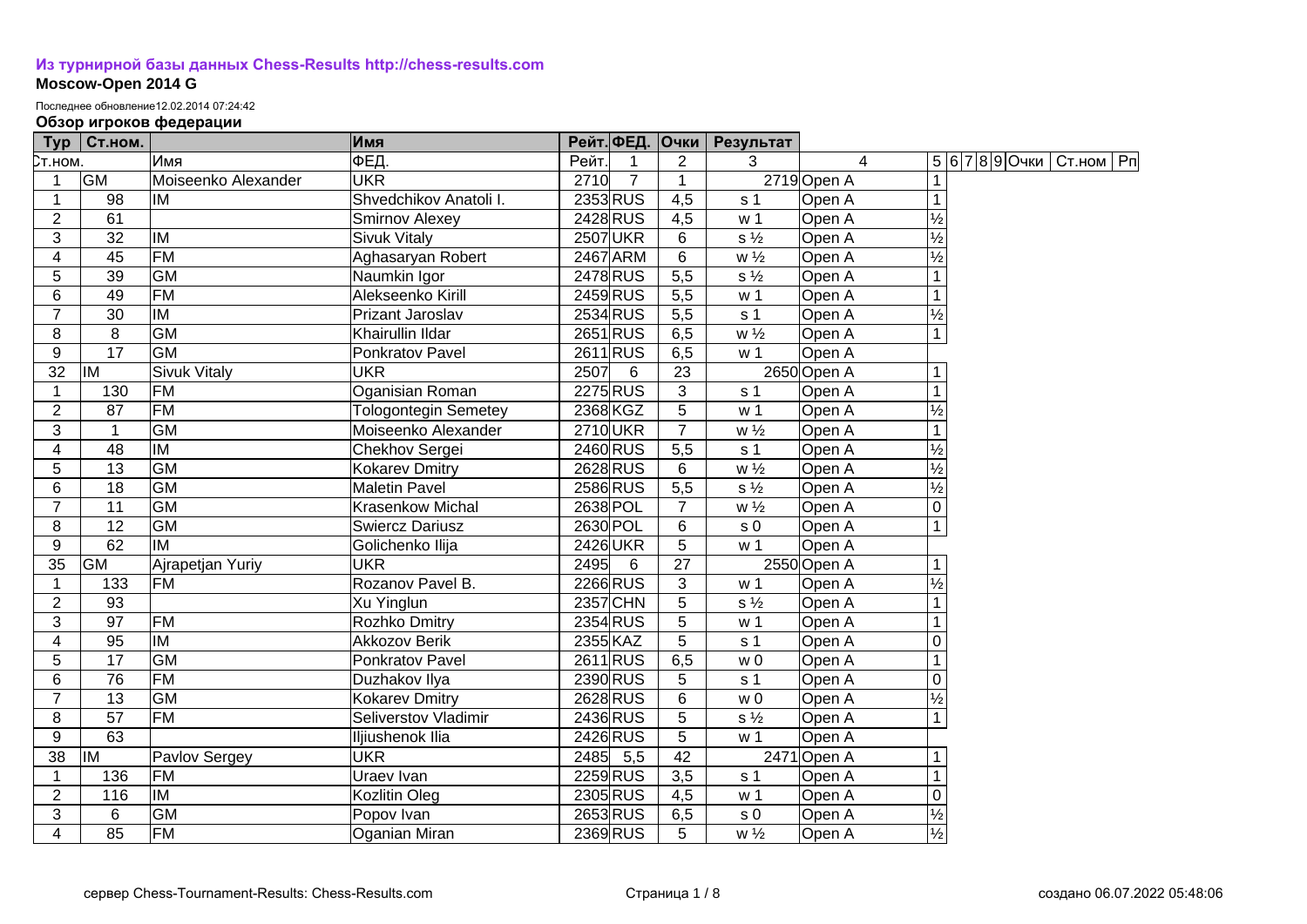| 5                       | $\overline{95}$  | <b>IM</b>                | <b>Akkozov Berik</b>      | 2355 KAZ                 | 5                | $s\frac{1}{2}$                | Open A      | $\sqrt{1/2}$             |
|-------------------------|------------------|--------------------------|---------------------------|--------------------------|------------------|-------------------------------|-------------|--------------------------|
| 6                       | 83               | <b>FM</b>                | Sanzhaev Darsen           | 2374 RUS                 | $\overline{5}$   | W <sup>1</sup> / <sub>2</sub> | Open A      | $\overline{1}$           |
| $\overline{7}$          | 92               | FM                       | Savitskiy Sergey          | 2357 RUS                 | $\overline{5}$   | s <sub>1</sub>                | Open A      | $\overline{1}$           |
| $\overline{8}$          | 152              |                          | <b>Zimin Alexey</b>       | 2216 RUS                 | $\overline{5}$   | w <sub>1</sub>                | Open A      | $\overline{0}$           |
| $\boldsymbol{9}$        | 14               | <b>GM</b>                | <b>Volkov Sergey</b>      | 2627 RUS                 | 6,5              | s <sub>0</sub>                | Open A      |                          |
| $\overline{46}$         | İМ               | <b>Bortnyk Olexandr</b>  | <b>UKR</b>                | 2463<br>5,5              | 37               |                               | 2522 Open A | $\sqrt{2}$               |
| $\mathbf{1}$            | 144              |                          | Rudometov Maxim           | 2245 RUS                 | $\overline{3,5}$ | $s\frac{1}{2}$                | Open A      | $\overline{1}$           |
| $\overline{2}$          | 142              |                          | Miroshnichenko Pavel      | 2246 RUS                 | $\overline{4}$   | w <sub>1</sub>                | Open A      | $\overline{1}$           |
| $\sqrt{3}$              | 148              |                          | <b>Denishev Marat</b>     | 2239 RUS                 | $\overline{3,5}$ | s <sub>1</sub>                | Open A      | $\frac{1}{2}$            |
| $\overline{\mathbf{4}}$ | $\overline{31}$  | <b>GM</b>                | Iljushin Alexei           | 2518RUS                  | 5,5              | $w\frac{1}{2}$                | Open A      | $\frac{1}{2}$            |
| $\mathbf 5$             | 20               | <b>GM</b>                | <b>Grigoriants Sergey</b> | 2581 RUS                 | 6, 5             | $s\frac{1}{2}$                | Open A      |                          |
| $\,6$                   | $\overline{4}$   | $\overline{GM}$          | Socko Bartosz             | 2663 POL                 | $6\,$            | $w\frac{1}{2}$                | Open A      | $\overline{1}$           |
| $\overline{7}$          | 93               |                          | Xu Yinglun                | 2357 CHN                 | $\overline{5}$   | s <sub>1</sub>                | Open A      | $\frac{1}{2}$            |
| $\overline{8}$          | $\overline{24}$  | $\overline{\mathsf{I}}$  | Mozharov Mikhail          | 2564 RUS                 | 6,5              | $w\frac{1}{2}$                | Open A      | $\overline{0}$           |
| $\overline{9}$          | $\overline{22}$  | <b>GM</b>                | Shomoev Anton             | 2568 RUS                 | 6, 5             | s <sub>0</sub>                | Open A      |                          |
| 62                      | <b>IM</b>        | Golichenko Ilija         | <b>UKR</b>                | 2426<br>5                | 63               |                               | 2455 Open A | $\mathbf{1}$             |
| $\mathbf{1}$            | 160              |                          | Murtazin Bulat            | 2181 RUS                 | $\overline{4}$   | s <sub>1</sub>                | Open A      | $\overline{0}$           |
| $\overline{2}$          | 8                | <b>GM</b>                | Khairullin Ildar          | $2651$ RUS               | 6,5              | w <sub>0</sub>                | Open A      | $\overline{1}$           |
| $\overline{3}$          | 132              |                          | Korovianski Dmitry        | 2267 RUS                 | 3,5              | s <sub>1</sub>                | Open A      | $\overline{1}$           |
| $\overline{4}$          | 116              | <b>IM</b>                | <b>Kozlitin Oleg</b>      | 2305 RUS                 | 4,5              | w <sub>1</sub>                | Open A      | $\overline{0}$           |
| 5                       | 26               | $\overline{GM}$          | Gabrielian Artur          | 2555 RUS                 | 6                | s <sub>0</sub>                | Open A      | $\overline{1}$           |
| 6                       | $\overline{118}$ | $\overline{\mathsf{IM}}$ | Rjabzev Konstantin        | 2304 RUS                 | $\overline{3,5}$ | w <sub>1</sub>                | Open A      | $\overline{0}$           |
| $\overline{7}$          | $\overline{14}$  | $\overline{GM}$          | <b>Volkov Sergey</b>      | 2627 RUS                 | 6,5              | s <sub>0</sub>                | Open A      | $\overline{1}$           |
| 8                       | $\overline{112}$ | $\overline{FM}$          | Randazzo Adrian           | $2314$ ITA               | $\overline{4}$   | w <sub>1</sub>                | Open A      | $\overline{0}$           |
| $\overline{9}$          | $\overline{32}$  | $\overline{\mathsf{IM}}$ | <b>Sivuk Vitaly</b>       | <b>2507 UKR</b>          | $\overline{6}$   | $\overline{s}$ <sub>0</sub>   | Open A      |                          |
| 121                     | <b>IM</b>        | <b>Mischuk Dmitry</b>    | <b>UKR</b>                | 2300<br>$\overline{3}$   | 166              |                               | 2077 Open A | $\overline{0}$           |
| $\mathbf{1}$            | $\overline{24}$  | $\overline{IM}$          | <b>Mozharov Mikhail</b>   | 2564 RUS                 | 6,5              | s <sub>0</sub>                | Open A      | $\overline{0}$           |
| $\overline{2}$          | 176              | FM                       | Igonin Temur              | $2118$ UZB               | $\overline{4}$   | w <sub>0</sub>                | Open A      | $\overline{\frac{1}{2}}$ |
| $\overline{3}$          | 189              |                          | Martynyuk Elizaveta       | 1996 RUS                 | 1,5              | $\overline{s\frac{1}{2}}$     | Open A      | $\overline{\frac{1}{2}}$ |
| $\overline{\mathbf{4}}$ | 167              |                          | <b>Kalinin Nikita</b>     | 2164 RUS                 | 2,5              | $\overline{w\frac{1}{2}}$     | Open A      | $\overline{1}$           |
| $\overline{5}$          | 168              |                          | Zubkov Vsevolod           | 2163 RUS                 | $\overline{3,5}$ | s <sub>1</sub>                | Open A      | $\overline{1}$           |
| 6                       | 181              | <b>FM</b>                | Kapitsyn Mark             | 2101 RUS                 | $\overline{2}$   | w <sub>1</sub>                | Open A      | $\overline{0}$           |
| $\overline{7}$          | $\overline{72}$  |                          | Gevorgyan David           | 2397 ARM                 | $\overline{5,5}$ | s <sub>0</sub>                | Open A      | $\overline{0}$           |
| $\overline{8}$          | 180              |                          | <b>Lomasov Semen</b>      | 2107 RUS                 | $\overline{4,5}$ | $w_0$                         | Open A      | $\overline{0}$           |
| $\overline{9}$          | 154              |                          | <b>Elistratov Semen</b>   | 2212RUS                  | $\overline{4}$   | s <sub>0</sub>                | Open A      |                          |
| $\overline{134}$        |                  | Triapishko Olexandr      | <b>UKR</b>                | $\overline{4,5}$<br>2265 | 85               |                               | 2387 Open A | $\overline{0}$           |
| $\mathbf{1}$            | $\overline{36}$  | <b>GM</b>                | Khusnutdinov Rustam       | 2491 KAZ                 | 6                | $w\overline{0}$               | Open A      | $\overline{1}$           |
| $\boldsymbol{2}$        | 192              |                          | Grishaev Igor             | 1966 RUS                 | $\overline{3}$   | s <sub>1</sub>                | Open A      | $\overline{1}$           |
| $\overline{3}$          | 64               | <b>FM</b>                | Mokshanov Alexey          | 2424 RUS                 | $\overline{5,5}$ | w <sub>1</sub>                | Open A      | $\overline{0}$           |
| $\overline{\mathbf{4}}$ | 11               | <b>GM</b>                | Krasenkow Michal          | 2638 POL                 | $\overline{7}$   | $s \overline{0}$              | Open A      | $\overline{1}$           |
| $\overline{5}$          | 80               | <b>IM</b>                | <b>Slugin Sergey</b>      | 2375 RUS                 | $\overline{4,5}$ | w <sub>1</sub>                | Open A      | $\overline{0}$           |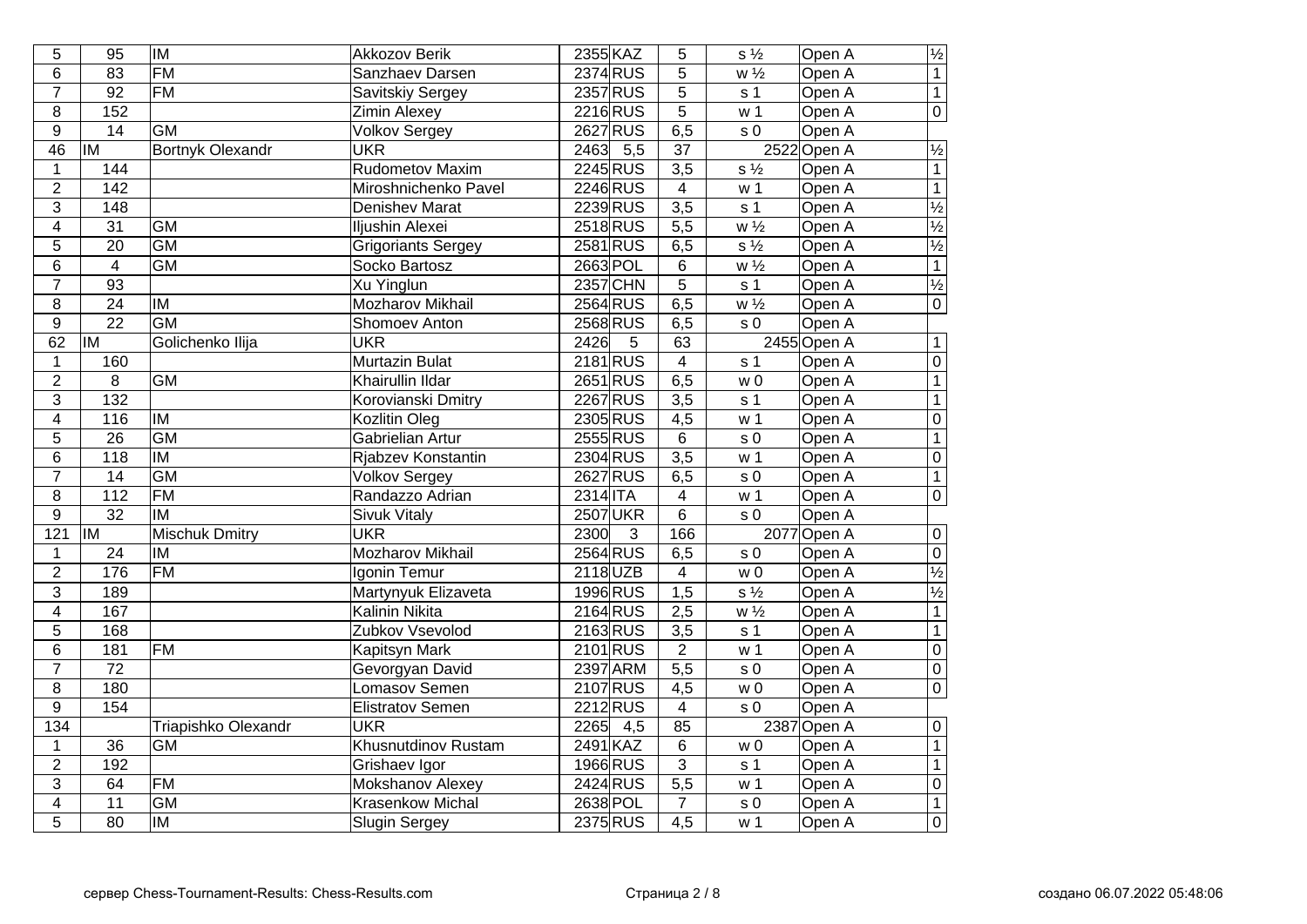| 6                       | 69               | <b>FM</b>                | Tsydypov Zhamsaran     | 2402 RUS               | 5                | s <sub>0</sub>              | Open A              | $\overline{1}$           |
|-------------------------|------------------|--------------------------|------------------------|------------------------|------------------|-----------------------------|---------------------|--------------------------|
| $\overline{7}$          | $\overline{74}$  | $\overline{FM}$          | Saiyn Zhanat           | 2395 KAZ               | $\overline{4,5}$ | w <sub>1</sub>              | Open A              | $\frac{1}{2}$            |
| $\overline{8}$          | $\overline{71}$  |                          | <b>Yaksin Oleg</b>     | 2398 RUS               | $\overline{4,5}$ | $W\frac{1}{2}$              | Open A              | $\overline{0}$           |
| $\overline{9}$          | $\overline{73}$  | IM                       | <b>Arslanov Shamil</b> | 2396 RUS               | $\overline{5,5}$ | $\overline{s}$ <sub>0</sub> | Open A              |                          |
| 162                     |                  | Chumachenko Alexander    | <b>UKR</b>             | 2175<br>3              | 165              |                             | 2168 Open A         | $\overline{0}$           |
| $\mathbf{1}$            | 64               | <b>FM</b>                | Mokshanov Alexey       | 2424 RUS               | $\overline{5,5}$ | w <sub>0</sub>              | Open A              | $\overline{0}$           |
| $\overline{2}$          | 109              | IM                       | Semiev Suhrab          | 2331 TKM               | $\overline{3,5}$ | s <sub>0</sub>              | Open A              | $\overline{\frac{1}{2}}$ |
| $\overline{3}$          | 187              | <b>WFM</b>               | Larina Marija          | 2043 RUS               | 2,5              | $w\frac{1}{2}$              | Open A              | $\overline{0}$           |
| $\overline{\mathbf{4}}$ | 19               | <b>GM</b>                | Grigoryan Karen H.     | 2584 ARM               | 6,5              | s <sub>0</sub>              | Open A              | $\overline{1}$           |
| 5                       | 174              |                          | <b>Khahaev Dmitriy</b> | 2134 RUS               | $\mathbf{1}$     | w <sub>1</sub>              | Open A              | $\frac{0}{\frac{1}{2}}$  |
| 6                       | 111              | <b>FM</b>                | Faizrakhmanov Ramil    | 2323RUS                | 5                | $\sqrt{s}$ 0                | Open A              |                          |
| $\overline{7}$          | $\overline{133}$ | <b>FM</b>                | Rozanov Pavel B.       | 2266 RUS               | $\overline{3}$   | $w\frac{1}{2}$              | Open A              | $\overline{1}$           |
| 8                       | $\overline{141}$ | <b>FM</b>                | Papayan Oleg           | 2247 RUS               | $\overline{3,5}$ | s <sub>1</sub>              | Open A              | $\overline{0}$           |
| $\overline{9}$          | $\overline{127}$ | <b>FM</b>                | Natacheev Peter        | 2287 RUS               | $\overline{4}$   | W <sub>0</sub>              | Open A              |                          |
| 11                      | <b>WGM</b>       | Doluhanova Evgeniya      | <b>UKR</b>             | 2345<br>6              | 16               |                             | 2235 Open B         | $\mathbf 1$              |
| $\mathbf{1}$            | 87               |                          | Sviridova Olga         | 1957 RUS               | $\overline{4}$   | $-1K$                       | Open B              | $\frac{1}{2}$            |
| $\overline{2}$          | 61               |                          | Sergeeva Natalia       | 2072RUS                | $\overline{5,5}$ | $w\frac{1}{2}$              | Open B              | $\overline{1}$           |
| $\overline{3}$          | 49               | <b>WFM</b>               | Khazieva Elza          | 2116RUS                | 5,5              | s <sub>1</sub>              | Open B              | $\overline{1}$           |
| $\overline{\mathbf{4}}$ | 30               |                          | Sukhareva Evgeniya     | 2202 RUS               | 6,5              | w <sub>1</sub>              | Open B              | $\overline{1}$           |
| $\mathbf 5$             | 73               |                          | Aseeva Anastasia       | 1997 RUS               | $\overline{5}$   | s <sub>1</sub>              | Open B              | $\frac{0}{\frac{1}{2}}$  |
| 6                       | $\overline{2}$   | IM                       | Atalik Ekaterina       | 2439 TUR               | $\overline{7}$   | w <sub>0</sub>              | Open B              |                          |
| $\overline{7}$          | 83               | <b>WFM</b>               | Obolentseva Alexandra  | 1963RUS                | $\overline{5,5}$ | $S\frac{1}{2}$              | Open B              | $\overline{0}$           |
| $\overline{8}$          | $\overline{29}$  | <b>WFM</b>               | Suslova Alena          | 2220 RUS               | 6                | s <sub>0</sub>              | Open B              | $\overline{1}$           |
| $\overline{9}$          | 50               | <b>WFM</b>               | Vifleemskaia Svetlana  | $2112$ RUS             | $\overline{5}$   | $\overline{w}$ 1            | Open B              |                          |
| $\overline{77}$         |                  | <b>Barchuk Irina</b>     | <b>UKR</b>             | 1977<br>$\overline{4}$ | $\overline{109}$ |                             | 1748 Open B         | $\overline{0}$           |
| $\overline{1}$          | $\mathbf{1}$     | IM                       | Bodnaruk Anastasia     | 2452RUS                | $\overline{7}$   | w <sub>0</sub>              | Open B              | $\overline{\frac{1}{2}}$ |
| $\overline{2}$          | 121              |                          | Schevyova Lubov        | 1830 RUS               | 4,5              | $s\frac{1}{2}$              | Open B              | $\overline{0}$           |
| $\overline{3}$          | 125              |                          | Leolko Ludmila         | 1817 RUS               | $\overline{4,5}$ | w <sub>0</sub>              | Open B              | $\overline{1}$           |
| $\overline{4}$          | 149              |                          | Aprausheva Elizaveta   | <b>ORUS</b>            | 2,5              | s <sub>1</sub>              | Open B              | $\overline{0}$           |
| $\overline{5}$          | 104              |                          | Chekmareva Liya        | 1868 RUS               | $\overline{3,5}$ | w <sub>0</sub>              | Open B              | $\overline{0}$           |
| 6                       | $\overline{135}$ |                          | Feofilova Elizaveta    | 1733RUS                | $\overline{3,5}$ | $\overline{s}$ 0            | Open B              | $\overline{1}$           |
| $\overline{7}$          | 134              |                          | Schevieva Nadezhda     | 1756 RUS               | 1,5              | w <sub>1</sub>              | Open B              | $\frac{1}{2}$            |
| 8                       | $\overline{116}$ |                          | Kozina Anastasia       | 1839RUS                | 4                | $s\frac{1}{2}$              | Open B              | $\overline{1}$           |
| $\overline{9}$          | 123              |                          | Yanygina Olga          | 1823 RUS               | $\overline{3}$   | w <sub>1</sub>              | Open B              |                          |
| $\overline{84}$         |                  | Martynkova Olena         | <b>UKR</b>             | 1963<br>5              | 49               |                             | $2210$ Open B       | $\overline{1}$           |
| $\mathbf{1}$            | $\overline{8}$   | $\overline{\mathsf{IM}}$ | Guseva Marina          | 2388 RUS               | 6,5              | s <sub>1</sub>              | Open B              | $\overline{\frac{1}{2}}$ |
| $\boldsymbol{2}$        | $\overline{38}$  | <b>WFM</b>               | Eryshkanova Anastasiya | 2149 RUS               | 5                | $w\frac{1}{2}$              | Open B              | $\frac{1}{2}$            |
| $\overline{3}$          | 40               |                          | Bogachkova Alena       | 2133RUS                | $\overline{5}$   | $s\frac{1}{2}$              | Open B              | $\overline{1}$           |
| $\overline{4}$          | $\overline{36}$  | <b>WFM</b>               | Rjanova Valery         | 2171RUS                | $\overline{3}$   | w <sub>1</sub>              | Open B              | $\overline{0}$           |
| $\overline{5}$          | $\overline{26}$  | <b>WFM</b>               | Khlichkova Tatiana     | 2232RUS                | $\overline{5,5}$ | s <sub>0</sub>              | Open $\overline{B}$ | $\overline{1}$           |
| 6                       | $\overline{55}$  | <b>WFM</b>               | Atabayeva Gozel        | 2087 TKM               | 5                | w <sub>1</sub>              | Open B              | $\overline{0}$           |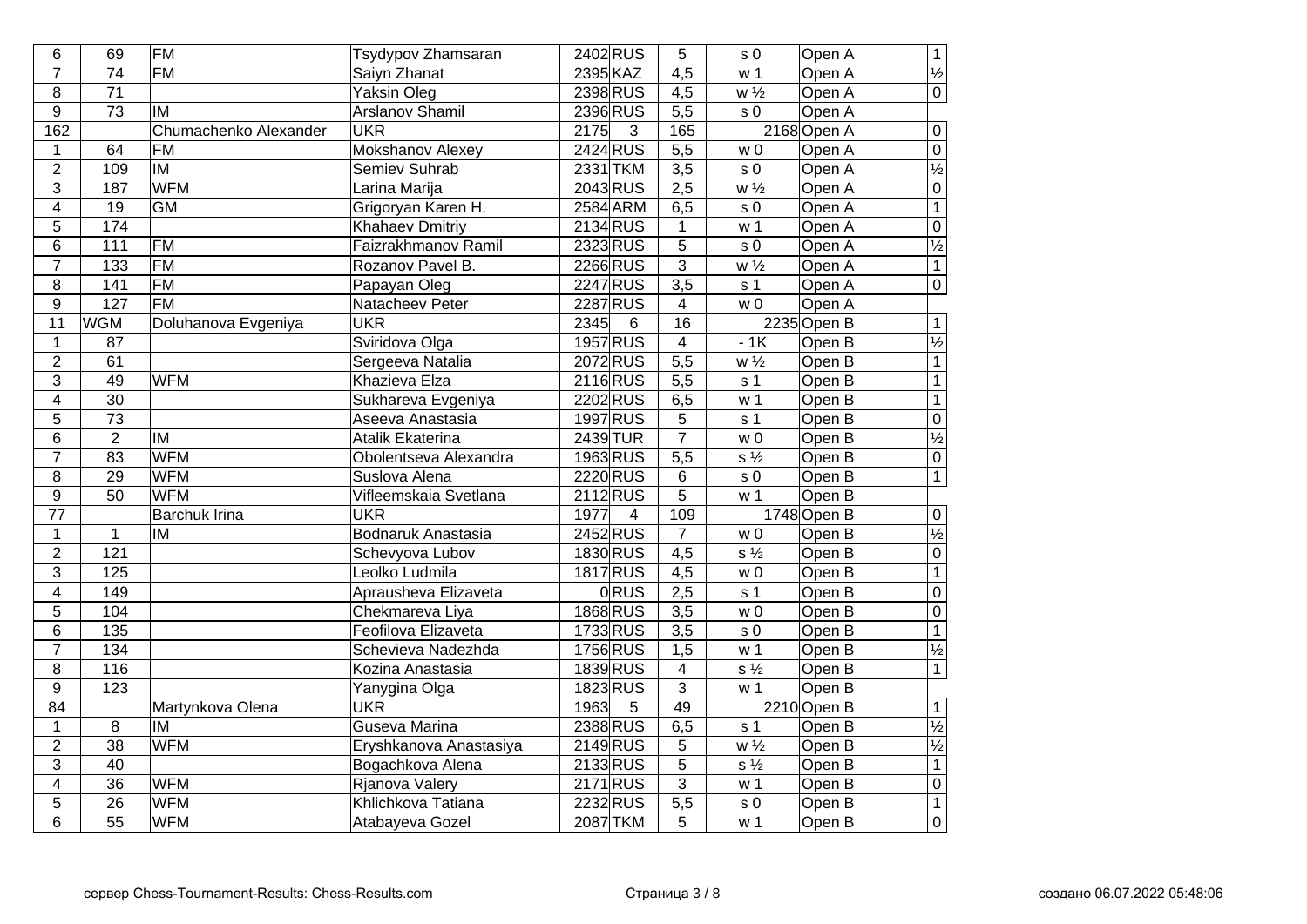| $\overline{7}$            | $\overline{30}$          |                        | Sukhareva Evgeniya      | 2202 RUS                 | 6,5              | s <sub>0</sub>              | Open B              | $\sqrt{1/2}$             |
|---------------------------|--------------------------|------------------------|-------------------------|--------------------------|------------------|-----------------------------|---------------------|--------------------------|
| 8                         | 61                       |                        | Sergeeva Natalia        | 2072 RUS                 | $\overline{5,5}$ | $\overline{W\frac{1}{2}}$   | Open B              | $\overline{\frac{1}{2}}$ |
| $\overline{9}$            | $\overline{63}$          |                        | Azimova Karina          | 2070 RUS                 | 5                | $\overline{s\frac{1}{2}}$   | Open B              |                          |
| $\overline{13}$           |                          | Polishchuk Oleg        | <b>UKR</b>              | 2281<br>$\overline{1,5}$ | 340              |                             | 1670 Open C         | $\overline{1}$           |
| $\mathbf{1}$              | 189                      |                        | Salamov Khetag          | 1958 RUS                 | 4,5              | s <sub>1</sub>              | Open C              | $\frac{1}{2}$            |
| $\overline{2}$            | 116                      |                        | <b>Shapiro David</b>    | 2080 RUS                 | $6\phantom{1}$   | $w\frac{1}{2}$              | Open C              | $\overline{0}$           |
| $\overline{3}$            | 102                      |                        | Alkaev Roman            | 2106 RUS                 | $\overline{6}$   | s <sub>0</sub>              | Open C              | $\overline{0}$           |
| $\overline{\mathbf{4}}$   | 191                      |                        | Navrodskiy Boris        | 1950 RUS                 | 4,5              | w <sub>0</sub>              | Open C              | $\overline{0}$           |
| 5                         | 324                      |                        | Kuznetsov Sergei        | <b>ORUS</b>              | 4,5              | w <sub>0</sub>              | Open C              | $\overline{0}$           |
| 6                         | $\blacksquare$           |                        | без пары                |                          | $\blacksquare$   | $-0$                        | Open C              | $\overline{0}$           |
| $\overline{7}$            | $\overline{\phantom{a}}$ |                        | без пары                |                          |                  | $-0$                        | Open C              | $\overline{0}$           |
| $\overline{8}$            | $\blacksquare$           |                        | без пары                | $\mathbf{r}$             | $\blacksquare$   | $-0$                        | Open C              | $\overline{0}$           |
| $\mathsf g$               | $\blacksquare$           |                        | без пары                |                          |                  | $-0$                        | Open C              |                          |
| $\overline{19}$           |                          | Kononenko Dmitry       | <b>UKR</b>              | $\overline{7}$<br>2260   | $\overline{6}$   |                             | 2318 Open C         | $\frac{1}{2}$            |
| $\mathbf{1}$              | 195                      |                        | <b>Ezhikov Vitaly</b>   | 1945 RUS                 | 4,5              | $s\frac{1}{2}$              | Open C              | $\overline{1}$           |
| $\overline{2}$            | 237                      |                        | <b>Bubnov Kirill</b>    | 1864 RUS                 | 4,5              | w <sub>1</sub>              | Open C              | $\overline{1}$           |
| $\overline{3}$            | 116                      |                        | <b>Shapiro David</b>    | 2080 RUS                 | $6\overline{6}$  | s <sub>1</sub>              | Open <sub>C</sub>   | $\overline{1}$           |
| $\overline{4}$            | $\overline{94}$          |                        | <b>Efanov Mikhail</b>   | $2112$ RUS               | $\overline{5}$   | w <sub>1</sub>              | Open C              | $\overline{1}$           |
| $\overline{5}$            | $\overline{95}$          |                        | Kardashevskiy Evgeny    | 2112RUS                  | $\overline{5}$   | s <sub>1</sub>              | Open <sub>C</sub>   | $\frac{1}{2}$            |
| 6                         | $\overline{86}$          |                        | Pakhomov Ruslan         | 2119RUS                  | $\overline{7}$   | $w\frac{1}{2}$              | Open C              | $\overline{1}$           |
| $\overline{7}$            | 66                       |                        | Savenkov Konstantin     | 2145 RUS                 | 6                | s <sub>1</sub>              | Open <sub>C</sub>   | $\overline{1}$           |
| 8                         | $\overline{12}$          | F M                    | <b>Kruchev Boris</b>    | 2281 RUS                 | $\overline{7}$   | w <sub>1</sub>              | Open <sub>C</sub>   | $\overline{0}$           |
| $\overline{9}$            | $\overline{31}$          |                        | Sadovsky Artem          | 2220 RUS                 | 8,5              | s <sub>0</sub>              | Open C              |                          |
| $\overline{21}$           | İM                       | <b>Stets Vasilij</b>   | <b>UKR</b>              | $2250$ 5,5               | $\overline{75}$  |                             | 2122 Open C         | $\overline{1}$           |
| $\mathbf{1}$              | 197                      |                        | <b>German Nikita</b>    | 1941 RUS                 | $\overline{3,5}$ | $\overline{s}$ 1            | Open C              | $\overline{1}$           |
| $\overline{2}$            | 122                      |                        | <b>Mkrtchyan Artak</b>  | 2071 RUS                 | $\overline{3,5}$ | w <sub>1</sub>              | Open <sub>C</sub>   | $\overline{0}$           |
| $\overline{3}$            | 86                       |                        | Pakhomov Ruslan         | $2119$ RUS               | 7                | $\overline{s}$ <sub>0</sub> | Open C              | $\overline{0}$           |
| $\overline{4}$            | 143                      |                        | <b>Malyshev Grigory</b> | 2041 RUS                 | $\overline{6}$   | $\overline{w}$ 0            | Open <sub>C</sub>   | $\overline{1}$           |
| $\overline{5}$            | $\overline{177}$         |                        | Badalyan Vazgen         | 1972RUS                  | $\overline{2}$   | s <sub>1</sub>              | Open C              | $\overline{\frac{1}{2}}$ |
| $\overline{6}$            | $\overline{128}$         |                        | Vladimirov Aleksandr    | 2065 RUS                 | $\overline{5}$   | $\overline{w\frac{1}{2}}$   | Open C              | $\overline{1}$           |
| $\overline{7}$            | 148                      |                        | <b>Tyurikov Ivan</b>    | 2033 RUS                 | $\overline{5,5}$ | s <sub>1</sub>              | Open C              | $\overline{0}$           |
| 8                         | 102                      |                        | <b>Alkaev Roman</b>     | 2106 RUS                 | $\overline{6}$   | w <sub>0</sub>              | Open <sub>C</sub>   | $\overline{1}$           |
| $\overline{9}$            | 149                      |                        | <b>Buvaltsev Andrey</b> | 2032RUS                  | $\overline{4,5}$ | s <sub>1</sub>              | Open C              |                          |
| $\overline{39}$           |                          | <b>Eliseev Evgeniy</b> | <b>UKR</b>              | 2193<br>$5\phantom{.0}$  | 114              |                             | 1941 Open C         | $\overline{1}$           |
| $\mathbf{1}$              | 216                      |                        | Galishnikov Yuri        | 1912RUS                  | $\overline{4,5}$ | s <sub>1</sub>              | Open C              | $\overline{0}$           |
| $\overline{2}$            | 138                      |                        | <b>Askerov Marat</b>    | 2050 RUS                 | $\overline{7}$   | $\overline{w}$ 0            | Open <sub>C</sub>   | $\overline{\frac{1}{2}}$ |
| $\ensuremath{\mathsf{3}}$ | 191                      |                        | Navrodskiy Boris        | 1950 RUS                 | 4,5              | $s\frac{1}{2}$              | Open C              | $\overline{1}$           |
| $\overline{\mathbf{4}}$   | 195                      |                        | <b>Ezhikov Vitaly</b>   | 1945 RUS                 | $\overline{4,5}$ | w <sub>1</sub>              | Open C              | $\frac{1}{2}$            |
| $\overline{5}$            | 153                      |                        | Grigoriev Sergey        | 2024 RUS                 | 4,5              | $s\frac{1}{2}$              | Open C              | $\overline{1}$           |
| $\overline{6}$            | 147                      |                        | Khatnikov Alexander     | 2037 RUS                 | $\overline{4,5}$ | w <sub>1</sub>              | Open $\overline{C}$ | $\overline{0}$           |
| $\overline{7}$            | $\overline{96}$          |                        | Lobodanov Dmitri        | 2112RUS                  | 6                | s <sub>0</sub>              | Open C              | $\overline{0}$           |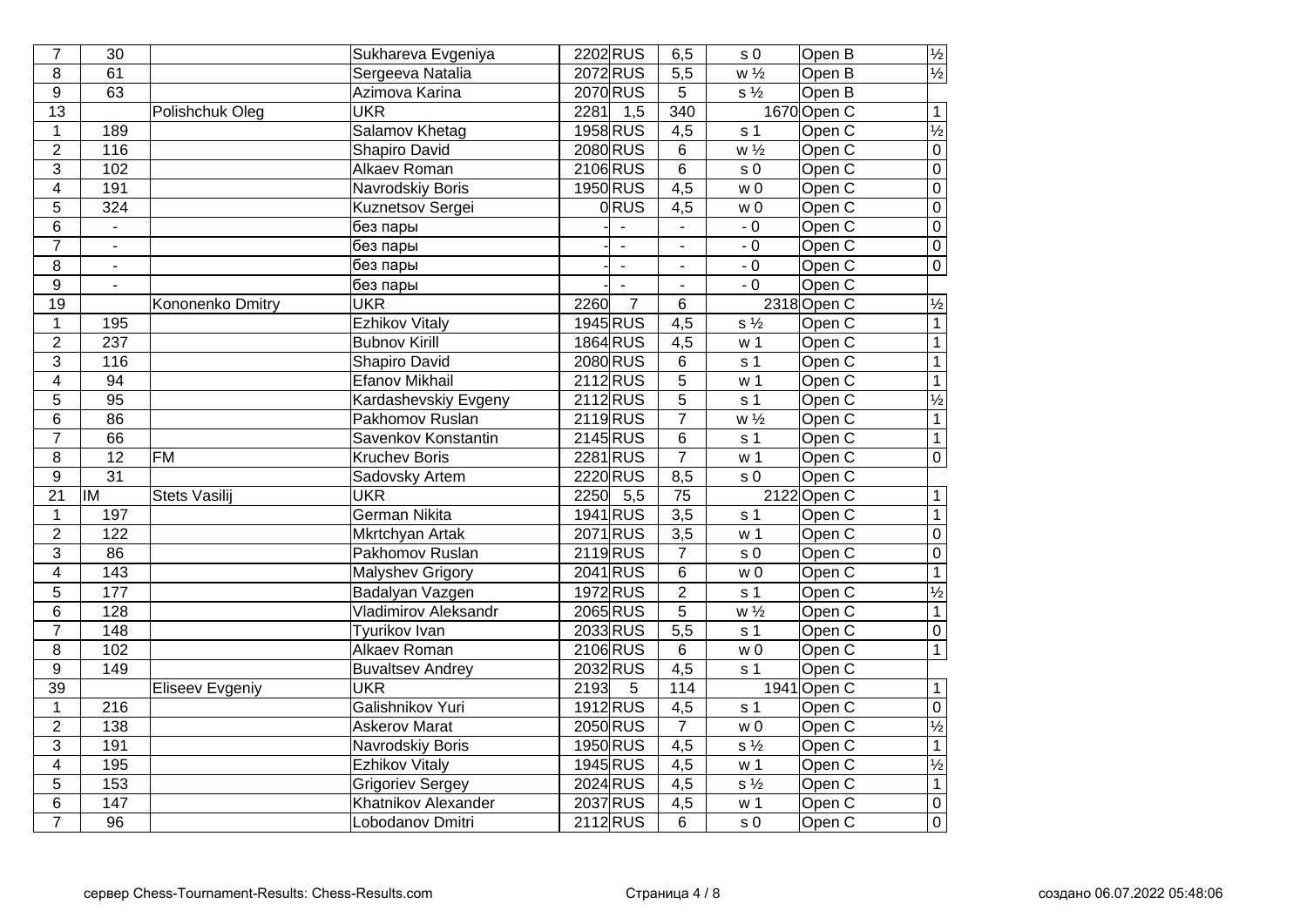| 8                       | 137               |                     | Radkov Bazhen D.          | 2051 RUS               | 5,5              | w 0                       | Open C      | $\overline{1}$           |
|-------------------------|-------------------|---------------------|---------------------------|------------------------|------------------|---------------------------|-------------|--------------------------|
| 9                       | 324               |                     | Kuznetsov Sergei          | $0$ RUS                | 4,5              | w 1                       | Open C      |                          |
| 98                      |                   | Francuzov Alexander | <b>UKR</b>                | 2110<br>$\overline{6}$ | $\overline{52}$  |                           | 2083 Open C | $\mathbf{1}$             |
| $\mathbf{1}$            | 270               |                     | <b>Kavyev Emil</b>        | 1761 RUS               | 2,5              | w <sub>1</sub>            | Open C      | $\overline{0}$           |
| $\overline{2}$          | 284               |                     | Poliakov Artem            | 1698 RUS               | $\overline{4,5}$ | s <sub>0</sub>            | Open C      | $\overline{1}$           |
| $\overline{3}$          | $\overline{208}$  |                     | Danielyan Vahe            | 1931 ARM               | 4,5              | w <sub>1</sub>            | Open C      | $\frac{1}{2}$            |
| $\overline{4}$          | $\overline{227}$  |                     | Klimashkin Stanislav      | 1889 RUS               | 5,5              | $\overline{s\frac{1}{2}}$ | Open C      | $\frac{1}{2}$            |
| 5                       | 231               |                     | <b>Ersoz Bartu</b>        | 1878 TUR               | $\overline{5}$   | $W\frac{1}{2}$            | Open C      | $\overline{1}$           |
| $\,6$                   | 264               |                     | <b>Vikharev Alexey</b>    | 1788 RUS               | $\overline{5}$   | s <sub>1</sub>            | Open C      | $\frac{1}{2}$            |
| $\overline{7}$          | 33                |                     | Kasyanov Andrey           | 2213 RUS               | 6,5              | $W\frac{1}{2}$            | Open C      | $\frac{1}{2}$            |
| 8                       | $\overline{20}$   |                     | <b>Popov Kirill</b>       | 2251 RUS               | 5,5              | $w\frac{1}{2}$            | Open C      |                          |
| $\overline{9}$          | $\overline{34}$   |                     | <b>Senkow Alexandr</b>    | 2213RUS                | $\overline{5}$   | s <sub>1</sub>            | Open C      |                          |
| $\overline{248}$        |                   | <b>Veliev Ali</b>   | <b>UKR</b>                | 1845<br>$\overline{4}$ | $\overline{222}$ |                           | 1830 Open C | $\overline{0}$           |
| $\mathbf{1}$            | $\overline{72}$   |                     | Petrov Aleksandr          | 2136 RUS               | $\overline{4}$   | s <sub>0</sub>            | Open C      | $\overline{1}$           |
| $\overline{2}$          | $\overline{340}$  |                     | Savelyeva Anastasia       | <b>ORUS</b>            | $\overline{2}$   | w <sub>1</sub>            | Open C      | $\overline{0}$           |
| $\overline{3}$          | $\frac{1}{143}$   |                     | <b>Malyshev Grigory</b>   | 2041 RUS               | $6\overline{6}$  | s <sub>0</sub>            | Open C      | $\overline{1}$           |
| $\overline{4}$          | $\overline{88}$   |                     | Semin Gennadiy            | 2117 RUS               | $\mathbf{1}$     | $-1K$                     | Open C      | $\overline{0}$           |
| $\overline{5}$          | $\overline{127}$  |                     | Mayorov Vasili            | 2065 RUS               | $\overline{4}$   | w <sub>0</sub>            | Open C      | $\overline{1}$           |
| $6\overline{6}$         | 162               |                     | Doronkin Grigory          | 1997 RUS               | $\overline{4}$   | w <sub>1</sub>            | Open C      | $\overline{1}$           |
| $\overline{7}$          | 157               |                     | Petrov Alexey             | 2016RUS                | $\overline{4,5}$ | s <sub>1</sub>            | Open C      | $\overline{0}$           |
| $\overline{\bf 8}$      | $\frac{111}{111}$ |                     | <b>Kitaev Ilya</b>        | 2084 RUS               | $\overline{5}$   | W <sub>0</sub>            | Open C      | $\overline{0}$           |
| $\overline{9}$          | 161               |                     | <b>Baskakov Nikolay</b>   | 2000 RUS               | $\overline{5}$   | s <sub>0</sub>            | Open C      |                          |
| $\overline{23}$         | <b>IM</b>         | Zakharchenko Arnold | <b>UKR</b>                | 2172<br>$\overline{4}$ | 93               |                           | 1734 Open D | $\overline{\frac{1}{2}}$ |
| $\mathbf{1}$            | 98                |                     | <b>Krylov Vladimir</b>    | 1829 RUS               | 4,5              | $s\frac{1}{2}$            | Open D      | $\overline{1}$           |
| $\overline{2}$          | $\frac{111}{111}$ |                     | Iskichekova Nadezhda      | 1750 KAZ               | 4,5              | w <sub>1</sub>            | Open D      | $\overline{1}$           |
| $\overline{3}$          | $\overline{56}$   |                     | <b>Kazantsev Valentin</b> | 2029 BLR               | 5,5              | s <sub>1</sub>            | Open D      | $\overline{0}$           |
| $\overline{\mathbf{4}}$ | $\overline{34}$   |                     | <b>Borisov Evgenij</b>    | 2106 RUS               | 6                | w <sub>0</sub>            | Open D      | $\overline{0}$           |
| $\overline{5}$          | $\frac{1}{138}$   |                     | <b>Guberniev Alexey</b>   | $0$ RUS                | 6,5              | $\sqrt{s}$ 0              | Open D      | $\overline{0}$           |
| $\overline{6}$          | $\overline{92}$   |                     | Samatov Anatolij          | 1859 RUS               | $\overline{3,5}$ | w <sub>0</sub>            | Open D      | $\overline{0}$           |
| $\overline{7}$          | $\overline{93}$   |                     | Shcherbakov Nikolay       | 1858 RUS               | $\overline{4}$   | $\sqrt{s}$ 0              | Open D      | $\overline{1}$           |
| $\overline{8}$          | 117               |                     | Amelichkin Nikolay        | 1722 RUS               | 2,5              | w <sub>1</sub>            | Open D      | $\overline{\frac{1}{2}}$ |
| $\boldsymbol{9}$        | 94                |                     | Cherkasov Vladimir        | 1842 RUS               | $\overline{4}$   | $s\frac{1}{2}$            | Open D      |                          |
| $\overline{38}$         | <b>IM</b>         | Chubar Vladimir     | <b>UKR</b>                | 2090<br>$\overline{5}$ | $\overline{57}$  |                           | 1843 Open D | $\overline{1}$           |
| $\mathbf{1}$            | 114               |                     | <b>Keze Arnis</b>         | 1738 RUS               | $\overline{3}$   | w <sub>1</sub>            | Open D      | $\overline{1}$           |
| $\overline{2}$          | $\overline{147}$  |                     | Shegai Anatoly            | <b>ORUS</b>            | $\overline{4}$   | s <sub>1</sub>            | Open D      | $\overline{0}$           |
| $\overline{3}$          | $\overline{13}$   | <b>FM</b>           | <b>Zilbert Oleg</b>       | 2262 RUS               | $\overline{7}$   | w <sub>0</sub>            | Open D      | $\overline{0}$           |
| $\overline{\mathbf{4}}$ | $\overline{77}$   | $\overline{FM}$     | <b>Burkov Dmitry</b>      | 1944 RUS               | $\overline{5,5}$ | s <sub>0</sub>            | Open D      | $\overline{0}$           |
| 5                       | 81                |                     | <b>Kuleshov Viktor</b>    | 1905 RUS               | 5                | w <sub>0</sub>            | Open D      | $\overline{1}$           |
| $\overline{6}$          | $\overline{97}$   |                     | Kashirsky Eugeny D.       | 1836 RUS               | $\overline{4}$   | $\overline{s}$ 1          | Open D      | $\overline{0}$           |
| $\overline{7}$          | $\overline{79}$   |                     | <b>Pechonkin Oleg</b>     | 1935UKR                | $\overline{5,5}$ | w <sub>0</sub>            | Open D      | $\overline{1}$           |
| $\overline{8}$          | 101               |                     | <b>Surov Anatoly</b>      | 1828 RUS               | 3,5              | s <sub>1</sub>            | Open D      | $\overline{1}$           |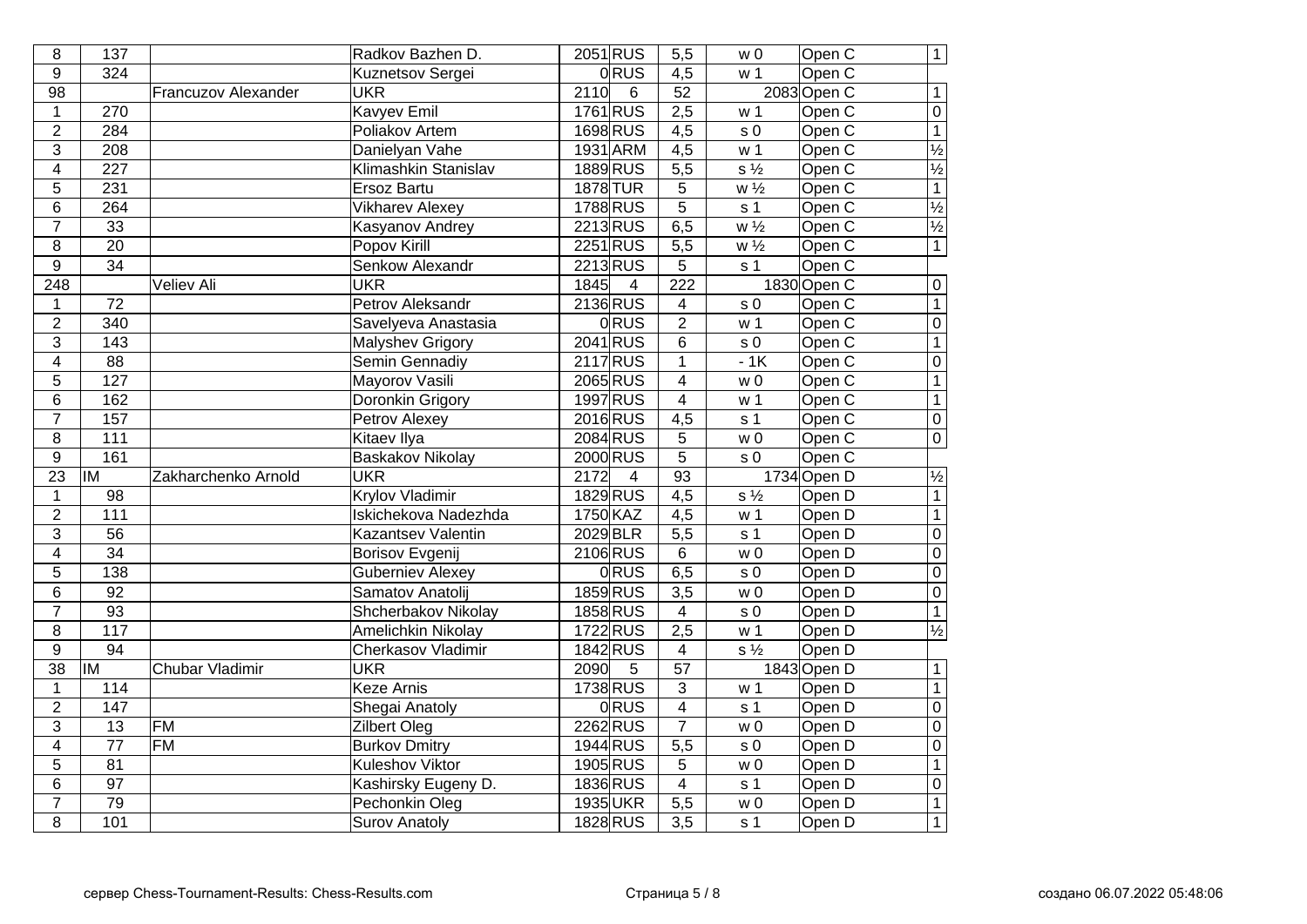| 9                       | 111                      |                           | Iskichekova Nadezhda     | 1750 KAZ    | 4,5              | w <sub>1</sub>                | Open D      |                          |
|-------------------------|--------------------------|---------------------------|--------------------------|-------------|------------------|-------------------------------|-------------|--------------------------|
| $\overline{52}$         |                          | Smiyan Vladimir           | <b>UKR</b>               | 2038<br>5   | 66               |                               | 1759 Open D | $\overline{0}$           |
| $\mathbf 1$             | $\overline{40}$          |                           | <b>Shmatkov Mikhail</b>  | 2081 RUS    | $\overline{4}$   | $\sqrt{s}$ 0                  | Open D      | $\frac{1}{2}$            |
| $\overline{2}$          | 108                      |                           | <b>Mironov Yury</b>      | 1781 RUS    | $\overline{1,5}$ | $\overline{W\frac{1}{2}}$     | Open D      | $\overline{1}$           |
| $\overline{3}$          | 117                      |                           | Amelichkin Nikolay       | 1722 RUS    | 2,5              | s <sub>1</sub>                | Open D      | $\overline{1}$           |
| $\overline{\mathbf{4}}$ | 90                       |                           | Morozov Boris            | 1867 RUS    | 3                | w <sub>1</sub>                | Open D      | $\frac{1}{2}$            |
| $\overline{5}$          | 148                      |                           | <b>Temiakov Viktor</b>   | $0$ RUS     | $\overline{5}$   | $s\frac{1}{2}$                | Open D      | $\overline{1}$           |
| 6                       | 140                      |                           | <b>Ivanov Valery</b>     | <b>ORUS</b> | 5                | w <sub>1</sub>                | Open D      | $\overline{0}$           |
| $\overline{7}$          | 18                       | <b>FM</b>                 | Artyushikhin Valentin    | 2193 RUS    | $\overline{7}$   | $\sqrt{s}$ 0                  | Open D      | $\overline{\frac{1}{2}}$ |
| 8                       | 102                      |                           | Degtiarev Viktor         | 1827 RUS    | 4,5              | $w\frac{1}{2}$                | Open D      | $\frac{1}{2}$            |
| 9                       | 69                       |                           | Rosanov Lev I.           | 1977 RUS    | 5                | $s\frac{1}{2}$                | Open D      |                          |
| $\overline{79}$         |                          | Pechonkin Oleg            | <b>UKR</b>               | 1935 5,5    | $\overline{38}$  |                               | 2062 Open D | $\overline{0}$           |
| $\mathbf{1}$            | $\overline{4}$           | IM                        | Lazarev Gennady          | 2361 RUS    | $\overline{5}$   | s <sub>0</sub>                | Open D      | $\overline{1}$           |
| $\overline{2}$          | 119                      |                           | Vasiukova Ekaterina      | 1679RUS     | $\overline{3,5}$ | w <sub>1</sub>                | Open D      | $\overline{0}$           |
| $\overline{3}$          | $\overline{22}$          |                           | Karmov Mazhmudin         | 2176 RUS    | $\overline{5,5}$ | s <sub>0</sub>                | Open D      | $\overline{1}$           |
| $\overline{4}$          | 109                      |                           | Frantsuzova Lyudmila     | 1754 RUS    | $\overline{4}$   | w <sub>1</sub>                | Open D      | $\overline{0}$           |
| $\overline{5}$          | 10                       |                           | Kachar Vladimir          | 2278 RUS    | 6,5              | s <sub>0</sub>                | Open D      | $\overline{1}$           |
| $\overline{6}$          | $\frac{116}{116}$        |                           | Kosulin Vladimir         | 1729 RUS    | $\overline{3}$   | w <sub>1</sub>                | Open D      | $\overline{1}$           |
| $\overline{7}$          | $\overline{38}$          | <b>IM</b>                 | <b>Chubar Vladimir</b>   | 2090UKR     | $\overline{5}$   | s <sub>1</sub>                | Open D      | $\frac{1}{2}$            |
| $\overline{8}$          | 39                       |                           | Neiman Mikhail           | 2087 RUS    | $\overline{5}$   | W <sup>1</sup> / <sub>2</sub> | Open D      | $\overline{1}$           |
| 9                       | $\overline{42}$          |                           | Semenov Viktor           | 2068 RUS    | $\overline{4,5}$ | $-1K$                         | Open D      |                          |
| $\overline{4}$          | $\overline{\mathsf{IM}}$ | <b>Bernadskiy Vitaliy</b> | <b>UKR</b>               | $2565$ 3,5  | $\overline{8}$   |                               | 2442 Open F | $\overline{0}$           |
| $\mathbf{1}$            | $\overline{7}$           | <b>IM</b>                 | <b>Vavulin Maksim</b>    | 2390 RUS    | $\overline{3,5}$ | w <sub>0</sub>                | Open F      | $\overline{\frac{1}{2}}$ |
| $\overline{2}$          | $\overline{8}$           | $\overline{\mathsf{M}}$   | Stukopin Andrey          | $2517$ RUS  | 6                | $s\frac{1}{2}$                | Open F      | $\frac{1}{2}$            |
| $\overline{3}$          | $\overline{9}$           | GM                        | Andriasian Zaven         | 2611 ARM    | $\overline{4,5}$ | $W\frac{1}{2}$                | Open F      |                          |
| $\overline{4}$          | $\mathbf{1}$             | <b>FM</b>                 | <b>Gordievsky Dmitry</b> | 2444 RUS    | 2,5              | $\overline{s\frac{1}{2}}$     | Open F      | $\frac{1}{2}$            |
| $\overline{5}$          | $\overline{2}$           | $\overline{GM}$           | Dragun Kamil             | 2517 POL    | $\overline{3,5}$ | $W\frac{1}{2}$                | Open F      |                          |
| $\overline{6}$          | 3                        | $\overline{GM}$           | Bajarani Ulvi            | $2504$ AZE  | 3                | s <sub>1</sub>                | Open F      | $\overline{0}$           |
| $\overline{7}$          | 10                       | GM                        | <b>Belous Vladimir</b>   | 2569RUS     | $\overline{6}$   | W <sub>0</sub>                | Open F      | $\overline{\frac{1}{2}}$ |
| $\overline{8}$          | $\overline{5}$           | $\overline{\mathsf{M}}$   | Artemiev Vladislav       | 2595 RUS    | $\overline{8}$   | $\overline{w\frac{1}{2}}$     | Open F      | $\overline{0}$           |
| $\overline{9}$          | $\overline{6}$           | GM                        | <b>Eliseev Urii</b>      | 2549 RUS    | $\overline{4,5}$ | s <sub>0</sub>                | Open F      |                          |
| $\overline{2}$          | <b>WGM</b>               | Soloviova Liza            | <b>UKR</b>               | $2308$ 5,5  | 3                |                               | 2372 Open G | $\overline{1}$           |
| $\mathbf{1}$            | 9                        | <b>WFM</b>                | Gvanceladze Anna         | 2217 RUS    | $\overline{3}$   | w <sub>1</sub>                | Open G      | $\overline{0}$           |
| $\overline{c}$          | $\mathbf 1$              | <b>WGM</b>                | Daulyte Deimante         | 2355 LTU    | $\overline{5}$   | $\sqrt{s}$ 0                  | Open G      | $\overline{\frac{1}{2}}$ |
| $\overline{3}$          | $\overline{10}$          | <b>WGM</b>                | Wang Jue                 | 2386 CHN    | $\overline{5,5}$ | $\overline{w\frac{1}{2}}$     | Open G      | $\overline{0}$           |
| $\overline{4}$          | 3                        | <b>WFM</b>                | Saulina Varvara          | 2227 RUS    | $\overline{3,5}$ | w <sub>0</sub>                | Open G      | $\overline{1}$           |
| $\overline{5}$          | $\overline{4}$           | <b>WFM</b>                | Tomnikova Lidia          | 2195 RUS    | 2,5              | s <sub>1</sub>                | Open G      | $\frac{1}{2}$            |
| 6                       | 5                        | IM                        | Vasilevich Irina         | 2365 RUS    | 4                | $w \frac{1}{2}$               | Open G      |                          |
| $\overline{7}$          | $\overline{6}$           | <b>WGM</b>                | Arabidze Meri            | 2374 GEO    | $\overline{6,5}$ | $s\bar{1}$                    | Open G      | $\overline{1}$           |
| 8                       | $\overline{7}$           | <b>WIM</b>                | Severina Maria           | 2210 RUS    | 3,5              | w <sub>1</sub>                | Open G      | $\frac{1}{2}$            |
| $\overline{9}$          | 8                        | <b>WGM</b>                | Muminova Nafisa          | 2301 UZB    | 6                | $s\frac{1}{2}$                | Open G      |                          |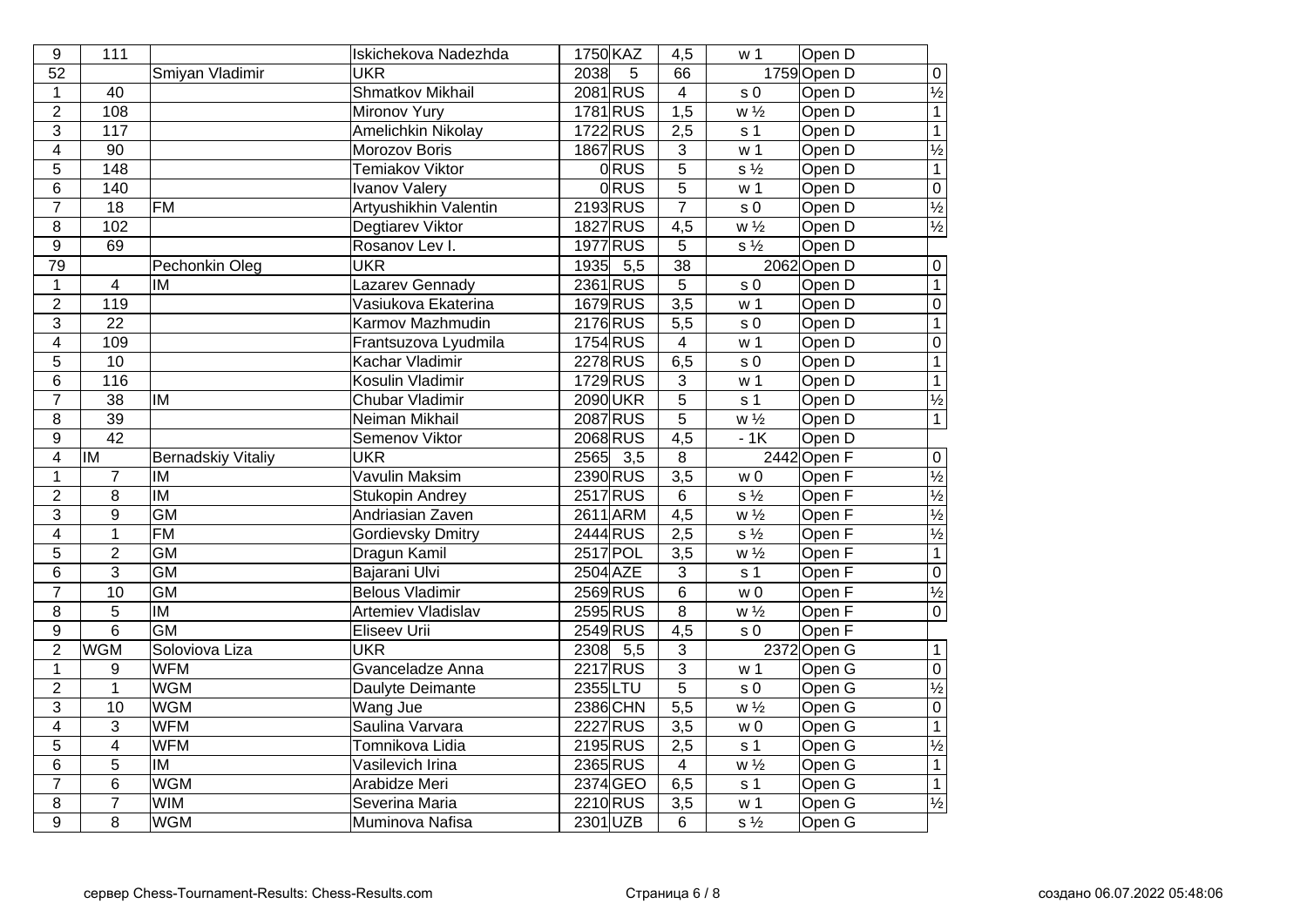| 26                      |                         | Mukuk Osman         | <b>UKR</b>               | $1717$ 4,5               | $\overline{35}$         |                             | 1116 Open H Boys15  | $\overline{0}$           |
|-------------------------|-------------------------|---------------------|--------------------------|--------------------------|-------------------------|-----------------------------|---------------------|--------------------------|
| $\mathbf{1}$            | $\overline{61}$         |                     | Grigoryants Oleg         | <b>ORUS</b>              | $\overline{4,5}$        | s <sub>0</sub>              | Open H Boys15       | $\overline{\frac{1}{2}}$ |
| $\overline{2}$          | $\overline{50}$         |                     | Grigoriyev Andrey        | 700 RUS                  | $\overline{3}$          | $\overline{w\frac{1}{2}}$   | Open H Boys15       | $\overline{0}$           |
| $\overline{3}$          | $\overline{41}$         |                     | Metelkov Ivan            | 1604 RUS                 | 3,5                     | $\overline{s}$ <sub>0</sub> | Open H Boys15       | $\overline{1}$           |
| $\overline{\mathbf{4}}$ | 59                      |                     | <b>Doroshev Daniil</b>   | 700 RUS                  | 3                       | w <sub>1</sub>              | Open H Boys15       | $\overline{1}$           |
| 5                       | $\overline{57}$         |                     | Znatnov Denis            | 700 RUS                  | 2,5                     | s <sub>1</sub>              | Open H Boys15       | $\overline{1}$           |
| $\,6$                   | $\overline{35}$         |                     | Khudyakov Stanislav      | 900 RUS                  | 4,5                     | w <sub>1</sub>              | Open H Boys15       | $\overline{1}$           |
| $\overline{7}$          | $\overline{33}$         |                     | Alekseev Mikhail         | 900 RUS                  | $\overline{4}$          | s <sub>1</sub>              | Open H Boys15       | $\overline{0}$           |
| 8                       | 8                       |                     | Matyunin Vladislav       | 1929 RUS                 | $\overline{5,5}$        | w <sub>0</sub>              | Open H Boys15       | $\overline{0}$           |
| $\boldsymbol{9}$        | $\overline{32}$         |                     | Mukashev Aminzhan        | 1608 KAZ                 | $\overline{5,5}$        | s <sub>0</sub>              | Open H Boys15       |                          |
| $\overline{c}$          |                         | Roshka Yevgeniy     | <b>UKR</b>               | 1961<br>7                | 4                       |                             | 1447 Open H Boys13  | $\mathbf 1$              |
| $\mathbf{1}$            | 43                      |                     | <b>Gladkih Roman</b>     | 800 RUS                  | $\overline{5}$          | s <sub>1</sub>              | Open H Boys13       | $\overline{1}$           |
| $\overline{2}$          | $\overline{30}$         |                     | Ozerkov Nikolay          | 700 RUS                  | $\overline{4}$          | w <sub>1</sub>              | Open H Boys13       | $\overline{0}$           |
| 3                       | $\overline{16}$         |                     | Davtyan Artur            | 1816 ARM                 | 6,5                     | s <sub>0</sub>              | Open H Boys13       | $\frac{1}{2}$            |
| $\overline{4}$          | $\overline{49}$         |                     | <b>Orekhov Sergey</b>    | 800 RUS                  | 5                       | $\overline{w\frac{1}{2}}$   | Open H Boys13       | $\overline{1}$           |
| $\overline{5}$          | $\overline{40}$         |                     | <b>Borzykin Valeriy</b>  | 800 RUS                  | $\overline{4,5}$        | s <sub>1</sub>              | Open H Boys13       | $\overline{1}$           |
| $6\overline{6}$         | $\overline{90}$         |                     | <b>Bigvava Roland</b>    | 700 RUS                  | $\overline{5,5}$        | w <sub>1</sub>              | Open H Boys13       | $\frac{1}{2}$            |
| $\overline{7}$          | $\overline{17}$         |                     | Permin Viktor            | 1811 RUS                 | 6                       | $\overline{s\frac{1}{2}}$   | Open H Boys13       | $\overline{1}$           |
| $\overline{8}$          | $\overline{15}$         |                     | Gismatullin Sayar        | 1817 RUS                 | $\overline{6}$          | w <sub>1</sub>              | Open H Boys13       | $\overline{1}$           |
| $\overline{9}$          | $\overline{97}$         |                     | Moiseev Danila           | 1799RUS                  | $\overline{7,5}$        | s <sub>1</sub>              | Open H Boys13       |                          |
| $\overline{21}$         |                         | Kononova Alina      | <b>UKR</b>               | $800 \mid 4.5$           | 16                      |                             | 1397 Open H Girls15 | $\overline{0}$           |
| $\mathbf{1}$            | $\overline{7}$          |                     | Resmyatova Antonina      | 1807 RUS                 | 6                       | w <sub>0</sub>              | Open H Girls15      | $\overline{0}$           |
| $\overline{2}$          | $\overline{9}$          |                     | Barbaeva Irina           | 1746 RUS                 | $\overline{5}$          | s <sub>0</sub>              | Open H Girls15      | $\overline{1}$           |
| $\overline{3}$          | $\overline{25}$         |                     | Slessarchuk Yelena       | 700 KAZ                  | $\overline{4}$          | w <sub>1</sub>              | Open H Girls15      | $\frac{\overline{0}}{1}$ |
| $\overline{\mathbf{4}}$ | $\overline{13}$         |                     | Guskova Alina            | 1661 RUS                 | $\overline{4}$          | s <sub>0</sub>              | Open H Girls15      |                          |
| $\overline{5}$          | $\overline{28}$         |                     | Salakhetdinova Diana     | ORUS                     | $\overline{4,5}$        | w <sub>1</sub>              | Open H Girls15      | $\overline{1}$           |
| 6                       | $\overline{29}$         |                     | Yurovskikh Yasmin        | <b>700 RUS</b>           | 4,5                     | s <sub>1</sub>              | Open H Girls15      | $\overline{\frac{1}{2}}$ |
| $\overline{7}$          | $\overline{12}$         |                     | <b>Elkina Yuliya</b>     | 1663RUS                  | $\overline{\mathbf{4}}$ | $\overline{w\frac{1}{2}}$   | Open H Girls15      | $\overline{1}$           |
| $\overline{8}$          | $\overline{14}$         |                     | Rajapaksa Miyuni Kavinya | 1635 SRI                 | $\overline{4,5}$        | s <sub>1</sub>              | Open H Girls15      | $\overline{0}$           |
| $\overline{9}$          | $\overline{11}$         |                     | <b>Todua Anastasia</b>   | 1665 RUS                 | $\overline{5}$          | $\overline{w}$ 0            | Open H Girls15      |                          |
| $\overline{14}$         |                         | Shpanko Nadiia      | <b>UKR</b>               | $\overline{5,5}$<br>1585 | 10                      |                             | 1370 Open H Girls13 | $\overline{1}$           |
| $\mathbf{1}$            | $\overline{38}$         |                     | Babayan Arina            | <b>700 RUS</b>           | $\overline{4,5}$        | s <sub>1</sub>              | Open H Girls13      | $\overline{0}$           |
| $\overline{2}$          | $\overline{2}$          |                     | Shafigullina Zarina      | 1765 RUS                 | $\overline{5,5}$        | w <sub>0</sub>              | Open H Girls13      | $\overline{1}$           |
| $\overline{3}$          | $\overline{30}$         |                     | Gudzinskaya Polina       | 700 RUS                  | 5                       | s <sub>1</sub>              | Open H Girls13      | $\overline{1}$           |
| $\overline{4}$          | $\overline{6}$          |                     | Krapivina Galina         | 1714 RUS                 | $\overline{6}$          | w <sub>1</sub>              | Open H Girls13      | $\overline{1}$           |
| 5                       | $\overline{21}$         |                     | <b>Buchina Polina</b>    | 800 RUS                  | $\overline{4,5}$        | s <sub>1</sub>              | Open H Girls13      |                          |
| 6                       | $\overline{8}$          |                     | <b>Grigoryan Arpine</b>  | 1710 ARM                 | $\overline{7}$          | $W\overline{0}$             | Open H Girls13      | $\frac{1}{8}$            |
| $\overline{7}$          | $\overline{\mathbf{4}}$ |                     | Kondakova Yulia          | 1743 RUS                 | $\overline{5,5}$        | $\overline{s\frac{1}{2}}$   | Open H Girls13      |                          |
| $\overline{8}$          | $\overline{10}$         |                     | Zhemchuzhina Elizaveta   | 1680 RUS                 | 6,5                     | w <sub>0</sub>              | Open H Girls13      | $\overline{1}$           |
| $\overline{9}$          | $\overline{24}$         |                     | Perch Sofya              | 800 RUS                  | 4,5                     | s <sub>1</sub>              | Open H Girls13      |                          |
| $\overline{27}$         |                         | Dmitrieva Elizaveta | <b>UKR</b>               | $\overline{3}$<br>700    | $\overline{44}$         |                             | 761 Open H Girls13  | $\overline{0}$           |